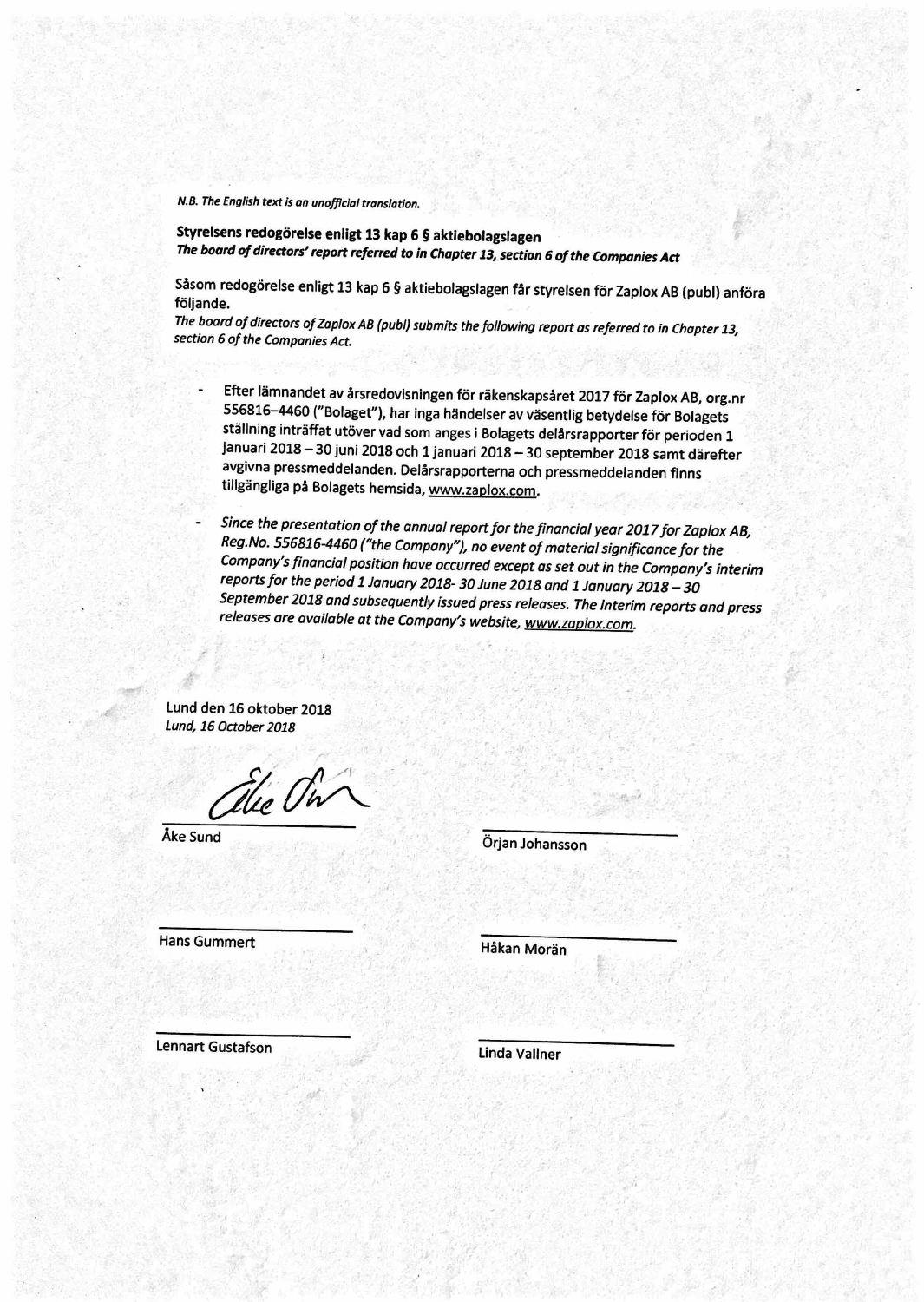Styrelsens redogörelse enligt 13 kap 5 S aktiebolagslagen The board of directors' report referred to in Chapter 73, section 6 of the Companies Act

Såsom redogörelse enligt 13 kap 6 \$ aktiebolagslagen får styrelsen för Zaplox AB (publ) anföra följande.

The board of directors of Zaplox AB (publ) submits the following report as referred to in Chapter 13, section 6 of the Componies Act.

- Efter lämnandet av årsredovisningen för räkenskapsåret 2017 för Zaplox AB, org.nr 556816-4460 ("Bolaget"), har inga händelser av väsentlig betydelse för Bolagets ställning inträffat utöver vad som anges i Bolagets delårsrapporter för perioden <sup>1</sup> januari 2018 - 30 juni 2018 och 1 januari 2018 - 30 september 2018 samt därefter avgivna pressmeddelanden. Delårsrapporterna och pressmeddelanden finns tillgängliga på Bolagets hemsida, www.zaplox.com.
- Since the presentation of the annual report for the financial year 2017 for Zaplox AB, Reg.No. 556816-4460 ("the company"), no event of material significance for the Company's financial position have occurred except as set out in the Company's interim company's financial position nave occurred except as set out in the company.<br>reports for the period 1 January 2018- 30 June 2018 and 1 January 2018 – 30 September 2018 ond subsequently issued press releases. The interim reports ond press releases are available at the Company's website, www.zaplox.com.

Lund den 15 oktober 2018 Lund, 16 October 2018

Åke sund örjan Johansson

Hans 6ummert Håkan Morän

Lennart Gustarson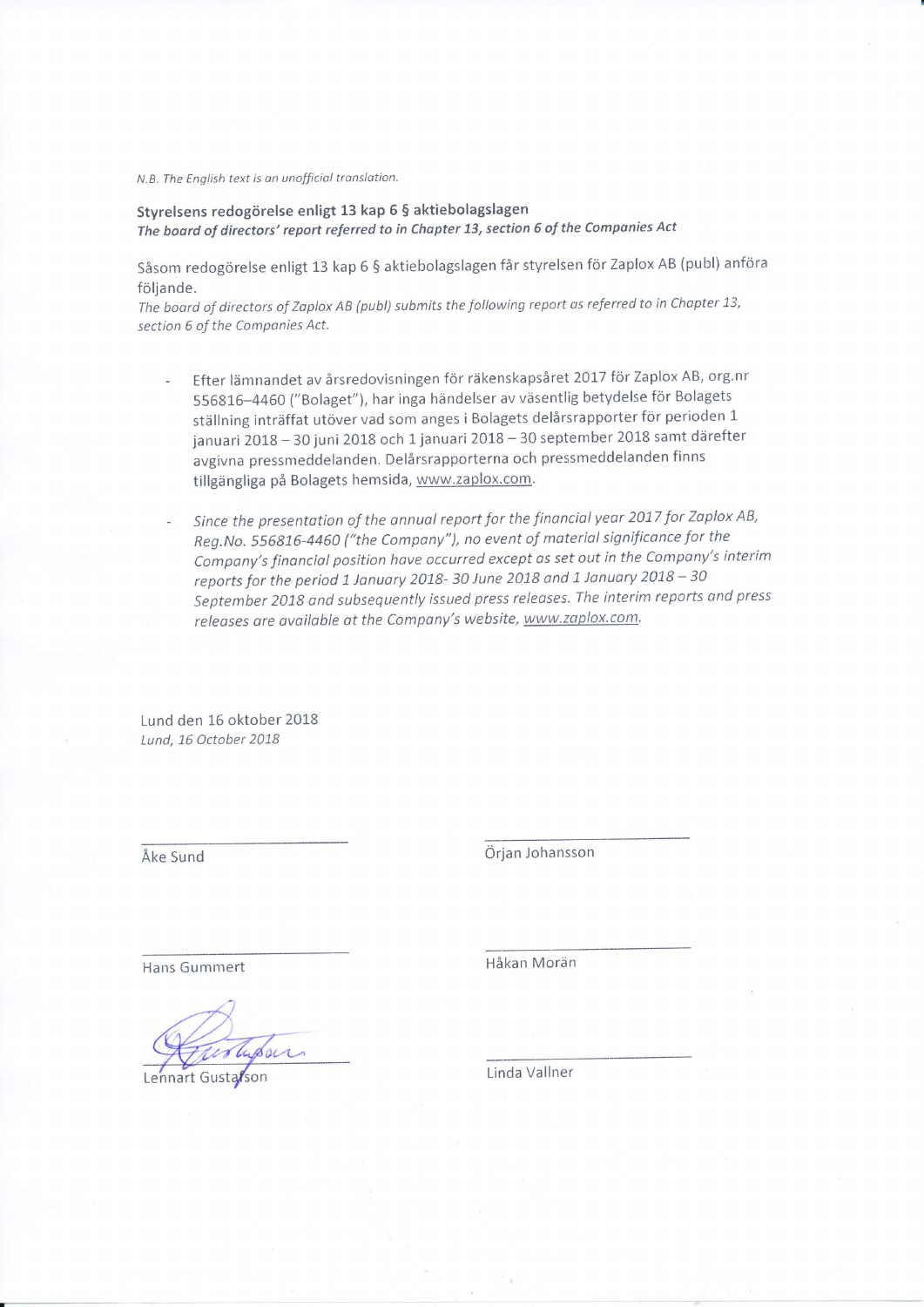#### **Styrelsens redogorelse enligt 13 kap 6 § aktiebolagslagen**  The board of directors' report referred to in Chapter 13, section 6 of the Companies Act

Såsom redogörelse enligt 13 kap 6 § aktiebolagslagen får styrelsen för Zaplox AB (publ) anföra följande.

*The board of directors of Zaplox AB (publ) submits the following report as referred to in Chapter 13, sectiop <sup>6</sup>of the Companies Apt.* 

- Efter lämnandet av årsredovisningen för räkenskapsåret 2017 för Zaplox AB, org.nr 556816-4460 ("Bolaget"), har inga händelser av väsentlig betydelse för Bolagets ställning inträffat utöver vad som anges i Bolagets delårsrapporter för perioden 1 januari 2018 - 30 juni 2018 och 1 januari 2018 - 30 september 2018 samt därefter avgivna pressmeddelanden. Delårsrapporterna och pressmeddelanden finns tillgängliga på Bolagets hemsida, www.zaplox.com.
- *Since the presentation of the annual report for the financial year 2017 for Zap/ox AB, Reg.No: 556816-4460 ("the Company"), no event of material Significance for the Company's financial position have occurred except as set out in the Company's interim reports for the period 1 January 2018- 30 June 2018 and 1 January 2018-30*  September 2018 and subsequently issued press releases. The interim reports and press *releases are available at the Company's website, www.zaplox.com.*

Lund den 16 oktober 2018 *Lund, 16 October 2018* 

**nsson** 

Hans Gummert

Ake Sund

*�* 

 $\vert$ 

Håkan Morän

Lennart Gustafson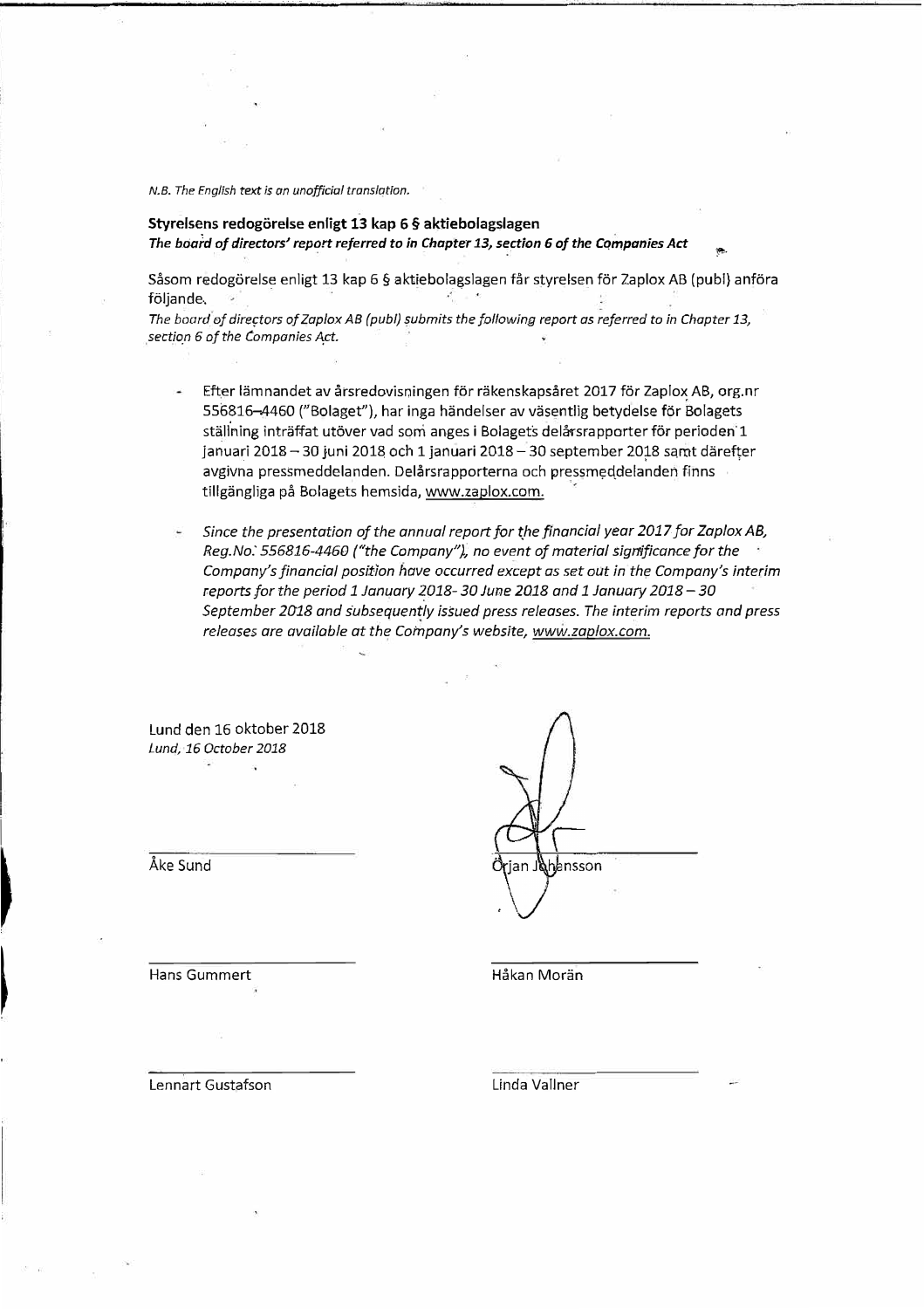#### Styrelsens redogörelse enligt 13 kap 6 § aktiebolagslagen The board of directors' report referred to in Chapter 13, section 6 of the Companies Act

Såsom redogörelse enligt 13 kap 6 § aktiebolagslagen får styrelsen för Zaplox AB (publ) anföra följande.

The board of directors of Zaplox AB (publ) submits the following report as referred to in Chapter 13, section 6 of the Companies Act.

- Efter lämnandet av årsredovisningen för räkenskapsåret 2017 för Zaplox AB, org.nr 556816-4460 ("Bolaget"), har inga händelser av väsentlig betydelse för Bolagets ställning inträffat utöver vad som anges i Bolagets delårsrapporter för perioden 1 januari 2018 - 30 juni 2018 och 1 januari 2018 - 30 september 2018 samt därefter avgivna pressmeddelanden. Delårsrapporterna och pressmeddelanden finns tillgängliga på Bolagets hemsida, www.zaplox.com.
- Since the presentation of the annual report for the financial year 2017 for Zaplox AB, Reg.No. 556816-4460 ("the Company"), no event of material significance for the Company's financial position have occurred except as set out in the Company's interim reports for the period 1 January 2018- 30 June 2018 and 1 January 2018 - 30 September 2018 and subsequently issued press releases. The interim reports and press releases are available at the Company's website, www.zaplox.com.

Lund den 16 oktober 2018 Lund, 16 October 2018

Åke Sund

**Hans Gummert** 

Örjan Johansson

Håkan Morän

**Lennart Gustafson**